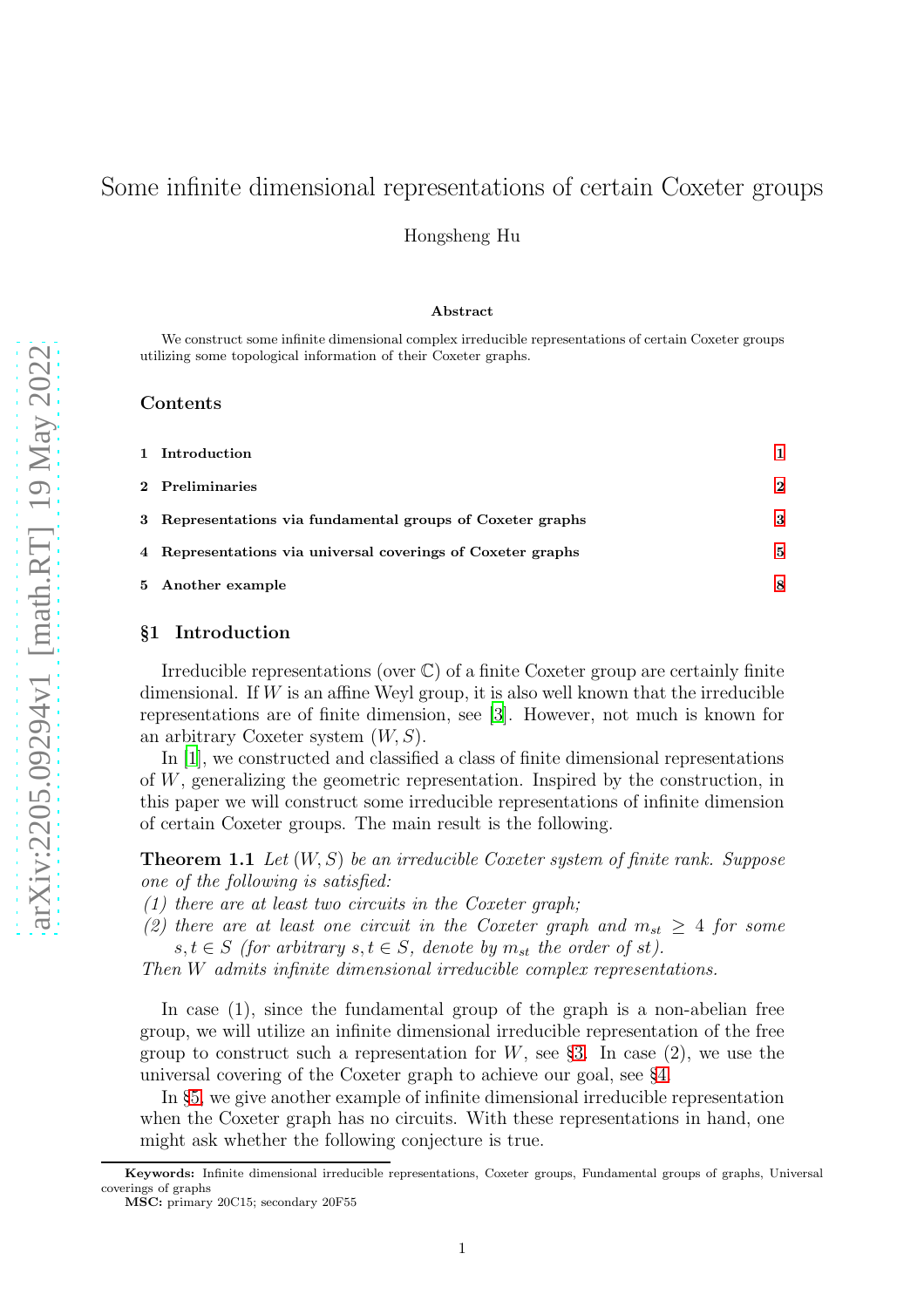**Conjecture 1.2** All irreducible representations of  $(W, S)$  are of finite dimension if and only if W is a finite group or an affine Weyl group.

If the conjecture holds, it would be a representation-theoretic criterion of a Coxeter system to be finite or affine. Besides the total classification of finite and affine Coxeter systems, there has been some other criterions. For example, a Coxeter system is of finite or affine type if and only if the bilinear form on the geometric representation is of positive type, see [\[2](#page-8-2), Ch.2]. In [\[5\]](#page-8-3) it is also proved that an infinite Coxeter group is affine if and only if the group algebra has nontrivial center.

<span id="page-1-0"></span>Acknowledgement The author would like to thank professor Nanhua Xi for useful discussions.

### §2 Preliminaries

In this section we recollect some notations and terminologies used in this article. We use  $e$  to denote the unity in a group. Coxeter systems considered throughout this paper are all irreducible and of finite rank.

2.1 Representations of dihedral groups The main idea in our construction of representations in theorem [1.1](#page-0-1) is to glue together many copies of representations of different dihedral subgroups of  $W$ , so that they form a "big" representation of W. For a finite dihedral group  $D_m := \langle r, t | r^2 = t^2 = (rt)^m = e \rangle$ , denote by 1 and  $\varepsilon$  respectively the trivial and sign representation (i.e.  $\mathbb{1}: r, t \mapsto 1, \varepsilon : r, t \mapsto -1$ ). If m is even, there are two more representations of dimension 1,

$$
\varepsilon_r : r \mapsto -1, t \mapsto 1; \quad \varepsilon_t : r \mapsto 1, t \mapsto -1.
$$

For any integer  $1 \leq k < m/2$ , let  $\rho_k$  denote the irreducible representation on  $\mathbb{C}\beta_r \oplus \mathbb{C}\beta_t$  defined by

$$
r \cdot \beta_r = -\beta_r, \qquad r \cdot \beta_t = \beta_t + 2 \cos \frac{k\pi}{m} \beta_r,
$$
  

$$
t \cdot \beta_t = -\beta_t, \qquad t \cdot \beta_r = \beta_r + 2 \cos \frac{k\pi}{m} \beta_t.
$$

<span id="page-1-1"></span>Above are all irreducible representations of  $D_m$ .

- **Remark 2.2** (1) The +1-eigenspaces of r and t in  $\rho_k$  are both one dimensional. However, any nonzero vector cannot be fixed by  $r$  and  $t$  simultaneously. This fact will be frequently used in proving our "gluing" is feasible.
- (2) If m is even and  $k = m/2$ , we may define  $\rho_{m/2}$  as well by the same formulas, but  $\rho_{m/2} \simeq \varepsilon_r \oplus \varepsilon_t$  is reducible.

The way we glue these representations will be encoded in some topological information of the Coxeter graph.

2.3 Graphs and the universal covering By definition, a *(undirected)* graph  $G = (S, E)$  consists of a set S of vertices and a set E of edges, elements in E being the form  $\{s, t\} \subset S$  (unordered). For our purpose, we only consider graphs without loops and multiple edges, i.e. there is no edge of the form  $\{s, s\}$ , and each pair  $\{s, t\}$  occur at most once in E. In a Coxeter graph,  $m_{st}$  is regarded as a label on the edge rather than a multiplicity. Say G is a *finite graph* if S is a finite set.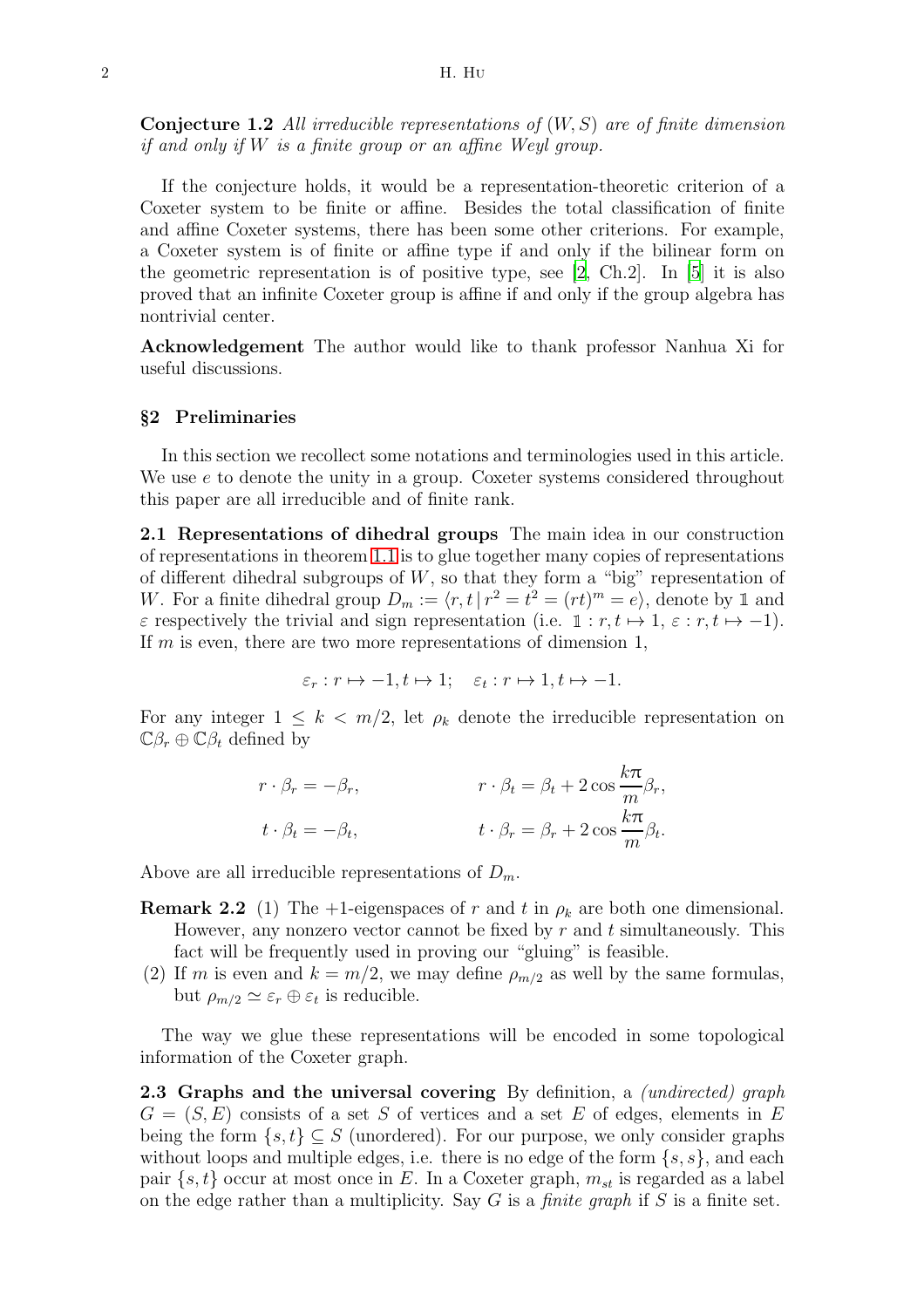Call  $(s_1, s_2, \ldots, s_n)$  a path in G if  $\{s_i\}_i \subseteq S$  and  $\{s_i, s_{i+1}\} \in E, \forall i$ . If  $s_1 = s_n$ , say such a path is a *closed path*. Further, if  $s_1, \ldots, s_{n-1}$  are distinct in this closed path, call it a circuit.

If every two vertices can be connected by a path, say  $G$  is a connected graph. A connected graph without circuits is called a *tree*. If  $T = (S, E_0)$  is a tree with the same vertices set S, and  $E_0 \subseteq E$ , then T is called a spanning tree of G. If G is a finite graph, this definition is equivalent to say  $|E_0| = |S| - 1$ . Any connected graph has a spanning tree, but not unique in general.

Let  $G = (S, E)$  and  $G' = (S', E')$  be two graphs. If  $p : S' \to S$  is a map of sets, such that for any edge  $\{s, t\}$  in  $G'$ ,  $p(s) \neq p(t)$ , and  $\{p(s), p(t)\}$  is also an edge in G, then we say that p is a morphism of graphs, written as  $p: G' \to G$ .

For any  $s \in S$ , denote

$$
E_s := \{ t \in S \, | \, \{s, t\} \in E \}.
$$

Suppose G is a connected finite graph and  $p: G' \to G$  is a morphism as above. If  $p(S') = S$ , and for any  $s \in S'$ , the restriction of p to  $E'_{s}$  gives rise to a bijection  $E'_s \stackrel{\sim}{\to} E_{p(s)}$ , then we call p a *covering.* G' and G can be viewed as locally finite simplicial complexes, and  $p$  is also a covering of topological spaces.

Conversely, view G as a topological space, and  $p: X \to G$  is a covering of topological space, then X has a graph structure, see [\[4](#page-8-4), Theorem 83.4]. In particular, if  $p$  is the universal covering, then  $X$  is a tree. Thus for any connected finite graph, we can talk about its universal covering graph.

<span id="page-2-1"></span>**2.4 The fundamental group** Let  $G = (S, E)$  be a connected graph,  $T =$  $(S, E_0)$  be a spanning tree. For any edge  $\mathfrak{e} \in E \setminus E_0$ , there is a unique circuit in  $(S, E_0 \cup \{\mathfrak{e}\})$ , denoted by  $c'_\mathfrak{e}$ . Fix an vertex  $s_0 \in S$ , for any  $c'_\mathfrak{e}$ , there is a path in T from  $s_0$  to some vertex in  $c'_\epsilon$ , denote it by  $p_\epsilon$ . Define  $c_\epsilon$  to be the concatenation of  $p_e, c'_e, p_e^{-1}$ , where  $p_e^{-1}$  is the inverse path in the obvious sense. Then each  $c_e$  is a closed path from  $s_0$  to itself. View G as a topological space, we have the following result on its fundamental group  $\pi_1(G)$ .

**Lemma 2.5** ([\[4,](#page-8-4) Theorem 84.7])  $\pi_1(G)$  is a free group with a set of free generators  ${c_{\mathfrak{e}}} \mid {\mathfrak{e}} \in E \setminus E_0$ . In particular, if there are more than one circuits in G, then  $\pi_1(G)$ is non-abelian.

#### <span id="page-2-0"></span>§3 Representations via fundamental groups of Coxeter graphs

From now on, suppose  $(W, S)$  is an irreducible Coxeter system of finite rank with Coxeter graph  $G = (S, E)$ , then G is a connected finite graph. In this section we assume there are at least two circuits in G, thus  $\pi_1(G)$  is a non-abelian free group. We will use an infinite dimensional irreducible representation of  $\pi_1(G)$  to construct another one for  $W$ , so as to prove the first part of theorem [1.1.](#page-0-1)

For convenience, we may further assume  $m_{st} < \infty$ ,  $\forall s, t \in S$ . This is not essential. If some  $m_{st}$ 's are infinity, replace them by any integer larger than 2 (e.g. 3), then we obtain another Coxeter system  $(W_1, S)$ , and a surjective homomorphism  $W \rightarrow W_1$ ,  $s \mapsto s$ . Ignoring labels on edges, the two Coxeter systems have the same Coxeter graph in topological sense. An irreducible representation of  $W_1$  becomes an irreducible representation of W via pulling back by the homomorphism.

<span id="page-2-2"></span>**3.1** Fix  $s_0 \in S$ , let  $T = (S, E_0)$  be a spanning tree of  $G = (S, E)$ , then we obtain a set of free generators of  $\pi_1(G)$  by the method in [2.4,](#page-2-1) say  $c_1, \ldots, c_l$  ( $l < \infty$  since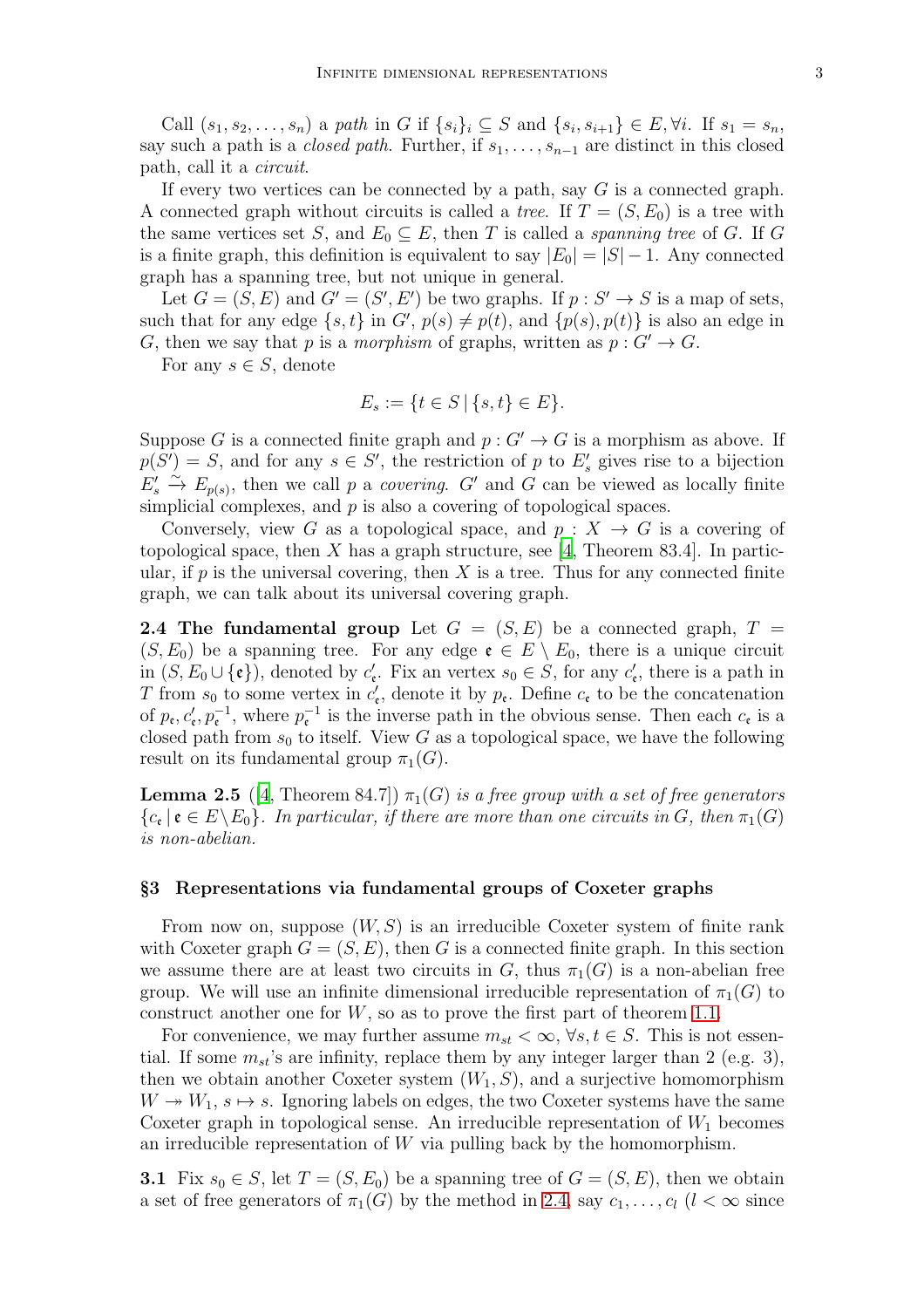G is a finite graph), with  $s_0$  on each of them. Fix two edges

$$
\{s_1, t_1\}, \{s_2, t_2\} \in E \setminus E_0.
$$

We may assume  $\{s_1, t_1\}, \{s_2, t_2\}$  lie in  $c_1, c_2$  respectively, and  $c_1$  goes through  $t_1$ first and then  $s_1, c_2$  goes through  $t_2$  first and then  $s_2$ . In our choice of  $c_i$ , the edge  ${s_1, t_1}$  appears in  $c_1$  only once, while it doesn't appear in other  $c_i$ 's. Similar for  $\{s_2, t_2\}$ . The two edges might share a common vertex, like  $s_1 = s_2$ , but it doesn't matter. Let

$$
V:=\bigoplus_{n\in\mathbb{Z},s\in S}\mathbb{C}\alpha_{s,n}.
$$

For any  $s, t \in S$  and  $n \in \mathbb{Z}$ , define  $s \cdot \alpha_{t,n}$  as follows,

- (1) if  $s = t$ , then  $s \cdot \alpha_{s,n} := -\alpha_{s,n};$  $(2)$   $s_1 \cdot \alpha_{t_1,n} := \alpha_{t_1,n} + 2 \cos \frac{\pi}{m_{s_1t_1}} \alpha_{s_1,n+1},$  $t_1 \cdot \alpha_{s_1,n+1} := \alpha_{s_1,n+1} + 2 \cos \frac{\pi}{m_{s_1t_1}} \alpha_{t_1,n};$  $s_2 \cdot \alpha_{t_2,n} := \alpha_{t_2,n} + 2^{n+1} \cos \frac{\pi}{m_{s_2t_2}} \alpha_{s_2,n+1},$  $t_2 \cdot \alpha_{s_2,n+1} := \alpha_{s_2,n+1} + 2^{-n+1} \cos \frac{\pi}{m_{s_2t_2}} \alpha_{t_2,n};$
- (3) if the unordered pair  $\{s, t\} \neq \{s_1, t_1\}$  and  $\{s_2, t_2\}$ , and  $s \neq t$ , then  $s \cdot \alpha_{t,n} :=$  $\alpha_{t,n} + 2 \cos \frac{\pi}{m_{st}} \alpha_{s,n}.$

In case (2),  $\{\alpha_{t_1,n}, \alpha_{s_1,n+1}\}\$  and  $\{\alpha_{t_2,n}, 2^n \alpha_{s_2,n+1}\}\$  span irreducible representations isomorphic to  $\rho_1$  of  $\langle s_1, t_1 \rangle$  and  $\langle s_2, t_2 \rangle$  respectively. In case (3), if  $m_{st} = 2$ ,  $s \cdot \alpha_{t,n} = \alpha_{t,n}$ ; if  $m_{st} \geq 3$ ,  $\{\alpha_{t,n}, \alpha_{s,n}\}$  span an irreducible representation isomorphic to  $\rho_1$  of  $\langle s, t \rangle$ .

## <span id="page-3-0"></span>**Lemma 3.2**  $V$  is a representation of  $W$  with the actions above.

*Proof:* Obviously  $s^2$  acts by identity. If  $s, t \in S$ ,  $m_{st} = 2$ , one can check directly that  $st \cdot \alpha_{r,n} = ts \cdot \alpha_{r,n}$ ,  $\forall r \in S$ . Now assume  $m_{st} \geq 3$ , we need to verify that  $(st)^{m_{st}} \cdot \alpha_{r,n} = \alpha_{r,n}.$  If  $r = s$  or  $r = t$ , this is also obvious. Assume further  $s, t, r$ are distinct, we have the following cases.

(1) If any two of  $s, t, r$  are not  $\{s_1, t_1\}$  and  $\{s_2, t_2\}$ , then the 3 dimensional subspace spanned by  $\alpha_{r,n}, \alpha_{s,n}, \alpha_{t,n}$ , denoted by U, stays invariant under the action of s and t. Write  $U_s := \{v \in U | s \cdot v = v\},\ U_t := \{v \in U | t \cdot v = v\},\$  then  $\dim U_s = \dim U_t = 2$ , thus there exists  $0 \neq v_0 \in U$ , such that  $s \cdot v_0 = t \cdot v_0 = v_0$ . Note that  $3 \leq m_{st} < \infty$ ,  $\mathbb{C}\alpha_{s,n} \oplus \mathbb{C}\alpha_{t,n}$  forms a representation isomorphic to  $\rho_1$  of  $\langle s,t\rangle$ , hence  $v_0 \notin \mathbb{C} \alpha_{s,n} \oplus \mathbb{C} \alpha_{t,n}$ , and  $\{v_0, \alpha_{s,n}, \alpha_{t,n}\}\$ is a basis of U. Now we can see that  $(st)^{m_{st}} \cdot \alpha_{r,n} = \alpha_{r,n}.$ 

(2) If  $m_{rt} = 2$ , then there exists  $k \in \{n-1, n, n+1\}$  and  $q \in \{k-1, k, k+1\}$ such that  $\alpha_{r,n}, \alpha_{s,k}, \alpha_{t,q}$  span an s, t-invariant subspace. By the same argument in case (1), we have  $(st)^{m_{st}} \cdot \alpha_{r,n} = \alpha_{r,n}$ . The case  $m_{rs} = 2$  is similar.

In the following cases we assume  $s, t, r$  don't commute with each other.

(3) If  $s = s_1$ ,  $t = t_1$ , while  $s_2, t_2$  don't both occur in  $s, r, t$ , then  $\alpha_{s_1,n+1}$ ,  $\alpha_{t_1,n}, \alpha_{r,n}, \alpha_{s_1,n}, \alpha_{t_1,n-1}$  span a 5 dimensional s, t-invariant subspace U. Define  $U_s, U_t$  as in case (1), then  $\dim U_s = \dim U_t = 3$ . The same argument shows  $(s_1t_1)^{m_{s_1t_1}} \cdot \alpha_{r,n} = \alpha_{r,n}.$ 

(4) If  $s = s_1$ ,  $r = t_1$ , while  $s_2, t_2$  don't both occur in  $s, r, t$ , then  $\alpha_{s_1,n}, \alpha_{t,n}, \alpha_{r,n}$ ,  $\alpha_{s_1,n+1}, \alpha_{t,n+1}$  span an s, t-invariant subspace. The same argument works.

(5) If  $s = s_1$ ,  $t = t_1 = t_2$ ,  $r = s_2$ , then  $\alpha_{r,n}, \alpha_{s,n}, \alpha_{t,n-1}$  span an s, t-invariant subspace. The same argument works.

(6) If  $s = s_1$ ,  $t = t_1 = s_2$ ,  $r = t_2$ , then  $\alpha_{t_1,n-1}, \alpha_{s_1,n}, \alpha_{r,n}, \alpha_{s_2,n+1}, \alpha_{s_1,n+2}$  span an s, t-invariant subspace. The same argument works.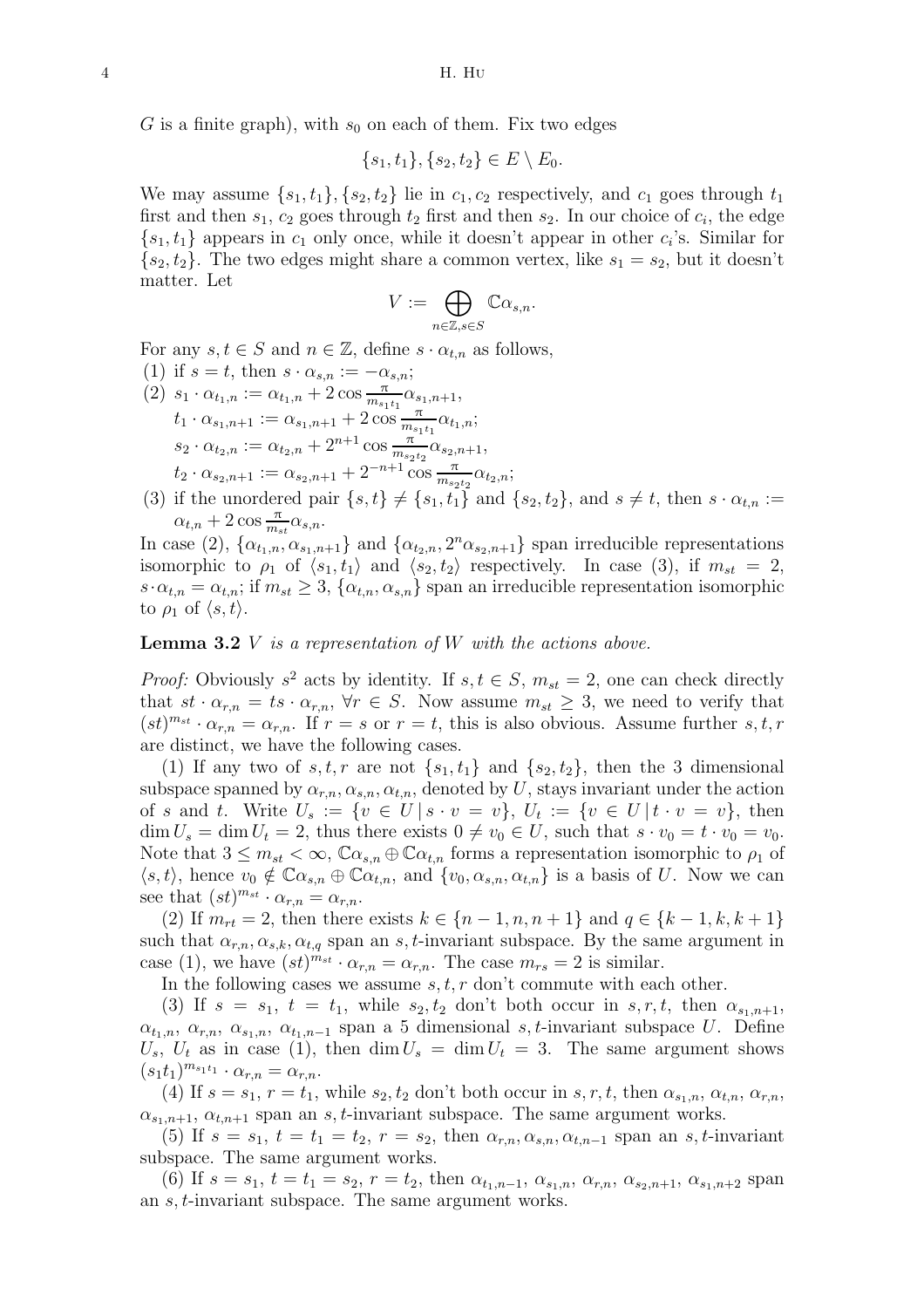(7) If  $s = s_1$ ,  $t = s_2$ ,  $r = t_1 = t_2$ , then  $\alpha_{s_1,n+1}, \alpha_{r,n}, \alpha_{s_2,n+1}$  span an s, t-invariant

subspace. The same argument works. (8) If  $s = s_1$ ,  $t = t_2$ ,  $r = t_1 = s_2$ , then  $\alpha_{t_2,n+1}, \alpha_{s_1,n+1}, \alpha_{r,n}, \alpha_{t_2,n-1}, \alpha_{s_1,n-1}$  span

an s, t-invariant subspace. The same argument works.

In the above cases if we exchange the letters  $s, t$  or indices 1, 2, the arguments are totally the same. Thus we always have  $(st)^{m_{st}} \cdot \alpha_{r,n} = \alpha_{r,n}$ .

**Theorem 3.3** Let  $(W, S)$  be an irreducible Coxeter system, assuming there are at least two circuits in its Coxeter graph G. Let V be defined as in [3.1,](#page-2-2) and

$$
V_0 := \{ v \in V \mid s \cdot v = v, \forall s \in S \}.
$$

Then the representation  $V/V_0$  of W is irreducible of infinite dimension.

*Proof:* Denote  $V^s_- := \{v \in V \mid s \cdot v = -v\}$ , then  $V^s_- = \bigoplus_n \mathbb{C} \alpha_{s,n}$ . For any edge  $\{s, t\}$  in G,  $V^s_- \oplus V^t_-$  is a sub-representation of  $\langle s, t \rangle$  in V, isomorphic to an infinite direct sum of  $\rho_1$ . For any  $v \in V^s_-$ , let  $f_{st}(v) := (t \cdot v - v)/2 \cos \frac{\pi}{m_{st}}$ , then  $f_{st}(v) \in V^t_-$ , and the linear map  $f_{st}: V^s \to V^t$  is a linear isomorphism of vector spaces. For example, when  $\{s, t\} \neq \{s_1, t_1\}$  and  $\{s_2, t_2\}$ ,  $f_{st}(\alpha_{s,n}) = \alpha_{t,n}$ . Moreover,  $f_{st}(v)$  lies in the sub-representation generated by  $v$ .

Let  $0 \neq v \in V$ , denote by U the sub-representation generated by v. If  $v \notin V_0$ , say,  $t \cdot v \neq v$ , then  $t \cdot v - v \in V_{-}^{t} \cap U$ . Take a path  $(r_0 = t, r_1, \ldots, r_k = s_0)$ connecting t and  $s_0$ , here  $s_0$  is the vertex fixed in [3.1,](#page-2-2) then

$$
0 \neq v_0 := f_{r_{k-1}r_k} \cdots f_{r_1r_2} f_{r_0r_1} (t \cdot v - v) \in V^{s_0} \cap U.
$$

Apply the maps  $f_{**}$ 's along closed paths  $c_1, \ldots, c_l$  chosen in [3.1,](#page-2-2) we obtain l linear isomorphisms of  $V^{s_0}_-$ , denoted by  $X_1, \ldots, X_l$  respectively. This makes  $V^{s_0}_$ become a representation of the free group  $\pi_1(G)$ . Except  $X_1$  and  $X_2$ , other  $X_i$ 's are identity maps of  $V^{s_0}_-$ . We have

$$
X_1(\alpha_{s_0,n}) = \alpha_{s_0,n+1}, \quad X_2(\alpha_{s_0,n}) = 2^n \alpha_{s_0,n+1}.
$$

It is easy to verify that  $V^{s_0}$  is an irreducible representation of  $\pi_1(G)$ . Notice that  $0 \neq v_0 \in V^{s_0} \cap U, X_i^{\pm 1}$  $i^{1} (v_0) \in U$ , thus  $V^s_- \subseteq U$ . Since G is connected,  $V^s_$ generates the whole representation V, hence  $V = U$ . We have proved that  $V/V_0$ is irreducible.

Note that  $s_0$  acts on  $V^{s_0}$  by  $-1$ , thus  $V^{s_0} \cap V_0 = 0$ , therefore dim  $V/V_0 = \infty$ .

#### <span id="page-4-0"></span>§4 Representations via universal coverings of Coxeter graphs

Now we assume that the Coxeter graph  $G = (S, E)$  is not a tree, and there exists  $s_1, s_2 \in S$  such that  $m_{s_1, s_2} \geq 4$ . In this section we use the universal covering of G to construct an infinite dimensional representation of  $W$ , then find an irreducible (sub)quotient in it. This is the second part of theorem [1.1.](#page-0-1)

As said in the beginning of §[3,](#page-2-0) we may further assume  $m_{st} < \infty$ ,  $\forall s, t \in S$ .

<span id="page-4-1"></span>**4.1** Let  $p: G' \to G$  be the universal covering of  $G, G' = (S', E')$ . Fix an edge  $\{s_1'$  $\{1, s'_2\}$  in G' such that  $p(s'_1)$  $y'_1$ ) =  $s_1, p(s'_2)$  $Z_2$  =  $s_2$ , as shown in the following picture,

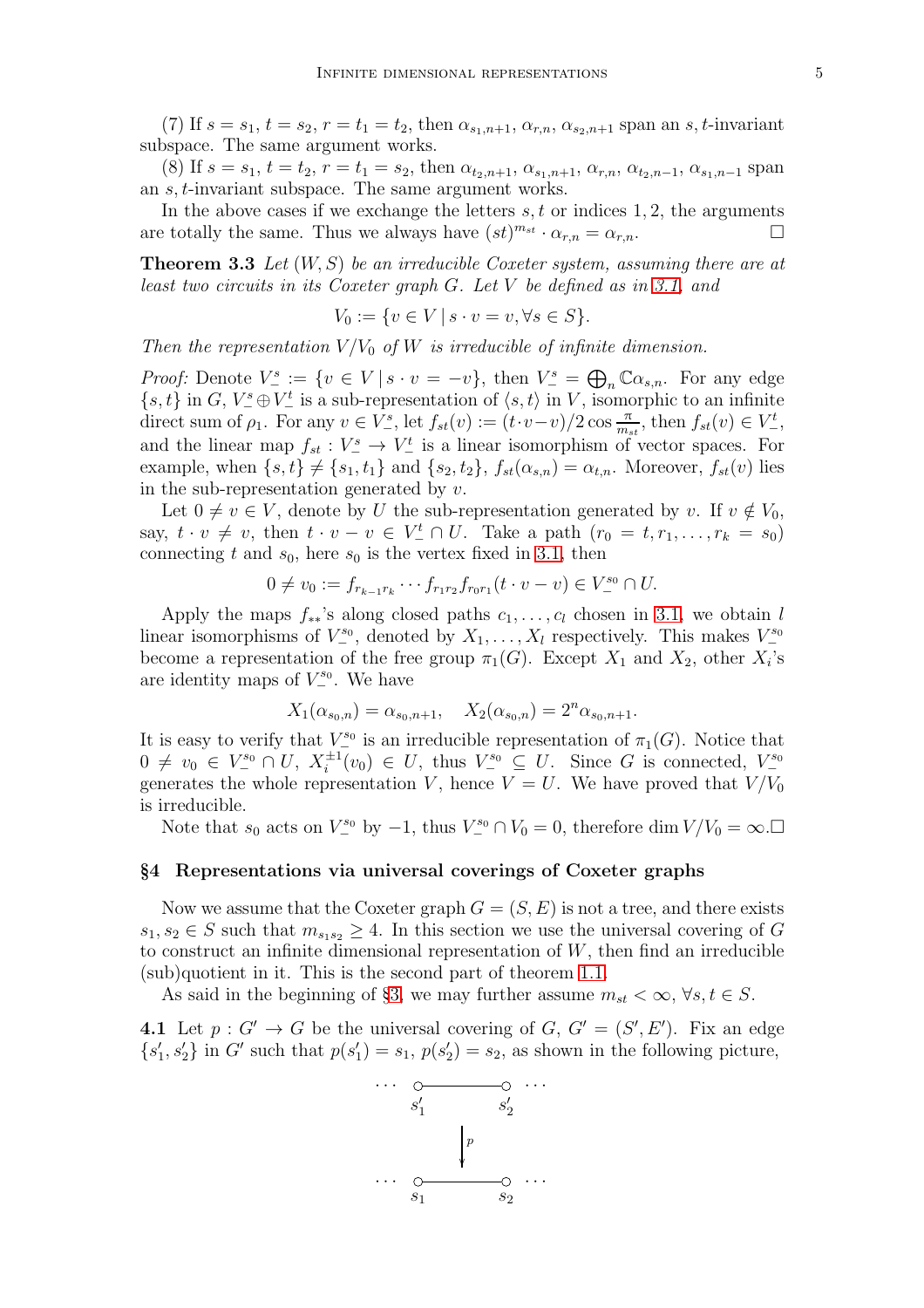Let  $V := \bigoplus_{a \in S'} \mathbb{C}\alpha_a$ . For any  $s \in S$ , define  $s \cdot \alpha_a$  as follows,

- (1) if  $s = p(a)$ , then  $s \cdot \alpha_a := -\alpha_a$ ;
- (2) if  $s = s_1, a = s'_2$ z, then  $s_1 \cdot \alpha_{s'_2} := \alpha_{s'_2} + 2 \cos \frac{2\pi}{m_{s_1s_2}} \alpha_{s'_1};$
- (3) if  $s = s_2, a = s'_1$  $\alpha'_{1}$ , then  $s_{2} \cdot \alpha_{s'_{1}} := \alpha_{s'_{1}} + 2 \cos \frac{\frac{2\pi}{27}}{m_{s_{1}s_{2}}\alpha_{s'_{2}}};$
- (4) if it is not in the cases above, and s is not adjacent to  $p(a)$  in G, then  $s \cdot \alpha_a :=$  $\alpha_a$ ;
- (5) if it is not in the cases above, and s is adjacent to  $p(a)$  in G, as shown in the following picture, denote by b the vertex adjacent to a in  $p^{-1}(s)$ ,  $m_{s,p(a)} =$  $m \geq 3$ , then  $s \cdot \alpha_a := \alpha_a + 2 \cos \frac{\pi}{m} \alpha_b$ .



In particular,  $\mathbb{C}\alpha_{s'_1} \oplus \mathbb{C}\alpha_{s'_2}$  forms a representation of the dihedral group  $\langle s_1, s_2 \rangle$ , isomorphic to  $\rho_2$  (note that  $m_{s_1s_2} \geq 4$ , and if  $m_{s_1s_2} = 4$ , the representation splits, see [2.2\)](#page-1-1), while for other pairs of adjacent vertices  $\{a, b\}$  in  $G'$ ,  $\mathbb{C}\alpha_a \oplus \mathbb{C}\alpha_b$  forms an irreducible representation of  $\langle p(a), p(b) \rangle$  isomorphic to  $\rho_1$ .

<span id="page-5-0"></span>**Lemma 4.2**  $V$  is a representation of  $W$  under the definition above.

*Proof:* From the construction, it is clear that  $s^2$  acts by identity. Suppose  $s, t \in S$ satisfying  $m_{st} < \infty$ . Taking arbitrary  $a \in S'$ , if  $p(a) = s$  or t, then  $\alpha_a$  lies in a sub-representation of  $\langle s, t \rangle$ , thus we have  $(st)^{m_{st}} \cdot \alpha_a = \alpha_a$ . If  $p(a) \neq s$  and  $p(a) \neq t$ , then the relationship of the three vertices  $p(a), s, t$  in G is one of the following cases (ignoring labels like  $m_{st}$  on edges),

s t p(a) s t p(a) s t p(a) s t p(a) s t p(a) s t p(a) (1) (2) (3) (4) (5) (6)

(In the case  $(3)$  or  $(5)$ , exchanging letters s and t doesn't cause essential difference, so we omit them.) In cases  $(1)$   $(3)$   $(4)$ , we may compute directly by definition that  $st \cdot \alpha_a = ts \cdot \alpha_a$ . In case (2), it is also clear that  $(st)^{m_{st}} \cdot \alpha_a = \alpha_a$ .

If we are in case (5), denote by s' the vertex adjacent to a in  $p^{-1}(s)$ , by t' the vertex adjacent to s' in  $p^{-1}(t)$ , then a is not adjacent to t', as shown in the following picture,



The 3 dimensional subspace spanned by  $\alpha_a, \alpha_{s'}, \alpha_{t'}$  stays invariant under the action of s and t. By the same reason in the proof of [3.2,](#page-3-0) it holds  $(st)^{m_{st}} \cdot \alpha_a = \alpha_a$ .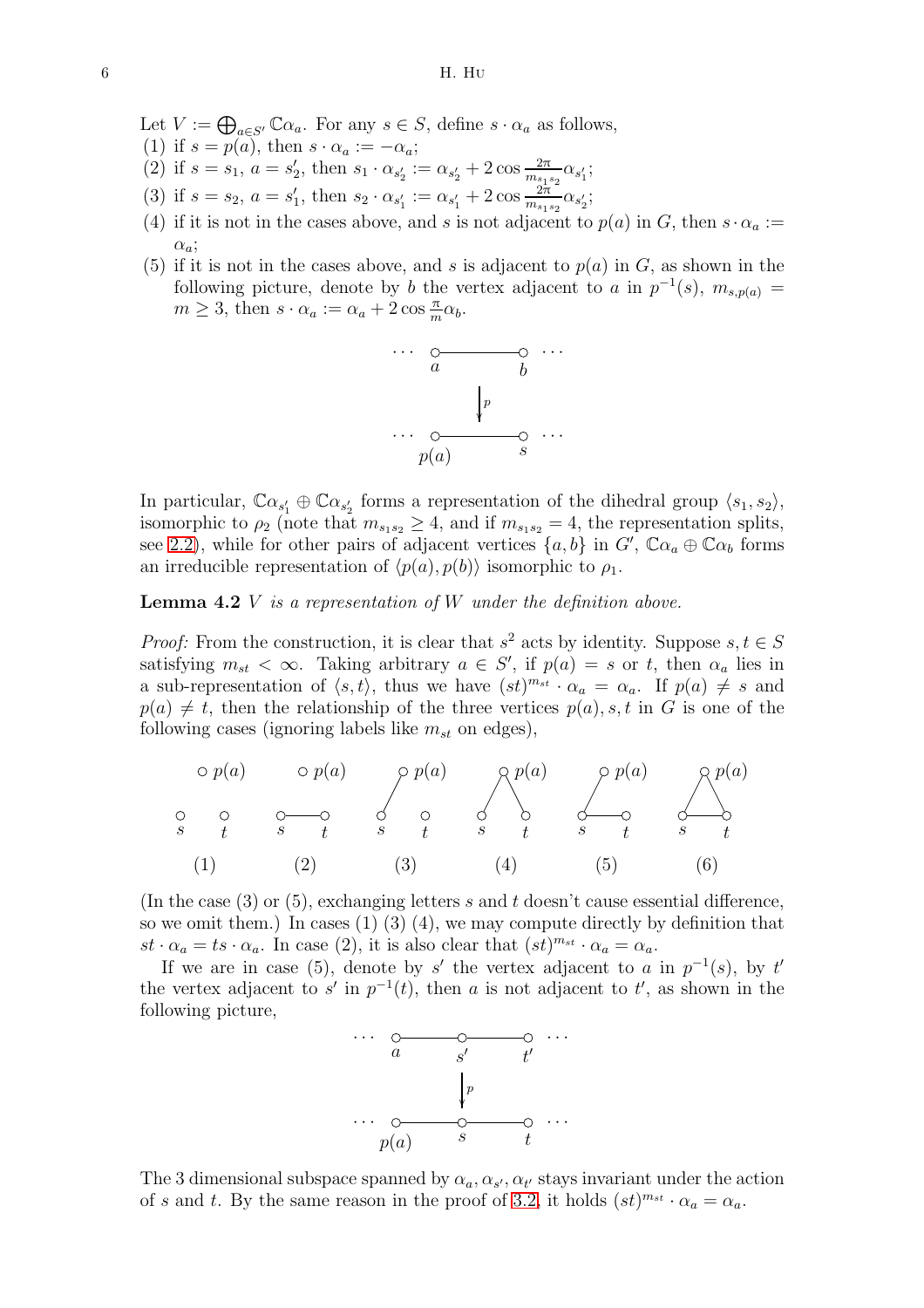If we are in case (6), denote by s' the vertex adjacent to a in  $p^{-1}(s)$ , by t' the vertex adjacent to s' in  $p^{-1}(t)$ , by t'' the vertex adjacent to a in  $p^{-1}(t)$ , by s'' the vertex adjacent to  $t''$  in  $p^{-1}(s)$ , then  $a, t', s''$  are not adjacent to each other, as shown in the following picture,



Then  $\alpha_a, \alpha_{s'}, \alpha_{s''}, \alpha_{t'}, \alpha_{t''}$  span an s, t-invariant subspace of dimension 5. The same argument in the proof of [3.2](#page-3-0) shows  $(st)^{m_{st}} \cdot \alpha_a = \alpha_a$ .

<span id="page-6-0"></span>**4.3** Taking arbitrary two vertices a and b in  $G'$ , since  $G'$  is a tree, there is a unique path  $(a = t_0, t_1, \ldots, t_n = b)$  connecting a, b in which all  $t_i$ 's are distinct. Define  $d(a, b) := n$  to be the distance between a and b. Write

$$
S_1' := \{ a \in S' \, | \, d(a, s_1') < d(a, s_2') \}, \quad S_2' := \{ a \in S' \, | \, d(a, s_2') < d(a, s_1') \},
$$

then one of them is a infinite set. Without loss of generality, assume  $|S'_1|$  $\vert_1'\vert=\infty.$ Let

$$
V_1 := \bigoplus_{a \in S'_1} \mathbb{C}\alpha_a, \quad V_0 := \{v \in V \mid s \cdot v = v, \forall s \in S\},\
$$

<span id="page-6-1"></span>then dim  $V_1 = \infty$ . If  $m_{s_1 s_2} = 4$ , then  $V_1$  is a sub-representation of W in V. Otherwise, just view  $V_1$  as a linear subspace.

**Lemma 4.4** (1) If  $m_{s_1s_2} > 4$  and  $v \in V \setminus V_0$ , then V is generated by v as a representation of W.

(2) If  $m_{s_1s_2} = 4$  and  $v_1 \in V_1 \setminus V_0$ , then  $V_1$  is generated by  $v_1$  as a representation of W.

*Proof:* (1) Suppose  $s \cdot v \neq v$ ,  $s \in S$ , then by definition we know that  $v - s \cdot v$  is of the form  $\sum_{a \in p^{-1}(s)} x_a \alpha_a$ , where each  $x_a \in \mathbb{C}$  and there are only finitely many of them being nonzero. Write  $u_0 := v - s \cdot v$ , and U to be the sub-representation generated by v, then  $u_0 \in U$ . Take  $a_0 \in p^{-1}(s)$  such that  $x_{a_0} \neq 0$ . Suppose the shortest path in  $G'$  connecting  $a_0$  and  $s'_1$  $_1'$  is

$$
(a_0,a_1,\ldots,a_n=s'_1).
$$

Write  $t_i := p(a_i) \in S$ ,  $u_i = u_{i-1} - t_i \cdot u_{i-1}$ . Inductively, we can see that  $u_i$  is of the form  $\sum_{b \in p^{-1}(t_i)} x_{i,b} \alpha_b$ , where  $x_{i,b} \in \mathbb{C}$ . Since p is a covering map, there is only one vertex (namely,  $a_{i-1}$ ) in  $p^{-1}(t_{i-1})$  adjacent to  $a_i$ , thus in the expression of  $u_i$ the coefficient  $x_{i,a_i}$  of  $\alpha_{a_i}$  is nonzero. In particular, taking  $i = n$ , we know that  $u_n \in U$  and the coefficient of  $\alpha_{s'_1}$  is nonzero.

View V as a representation of the finite dihedral group  $D := \langle s_1, s_2 \rangle$ . Since the group algebra  $\mathbb{C}[D]$  is semisimple, V decomposes into a direct sum of some copies of irreducible representations of  $D$ . Form the proof of [4.2](#page-5-0) and the construction of V, the possible irreducible representations of D occur in V are  $1, \rho_1, \rho_2$ , and  $\rho_2$ appears only once, namely,  $\mathbb{C}\alpha_{s_1'} \oplus \mathbb{C}\alpha_{s_2'}$ . Therefore, there is an element  $d \in \mathbb{C}[D]$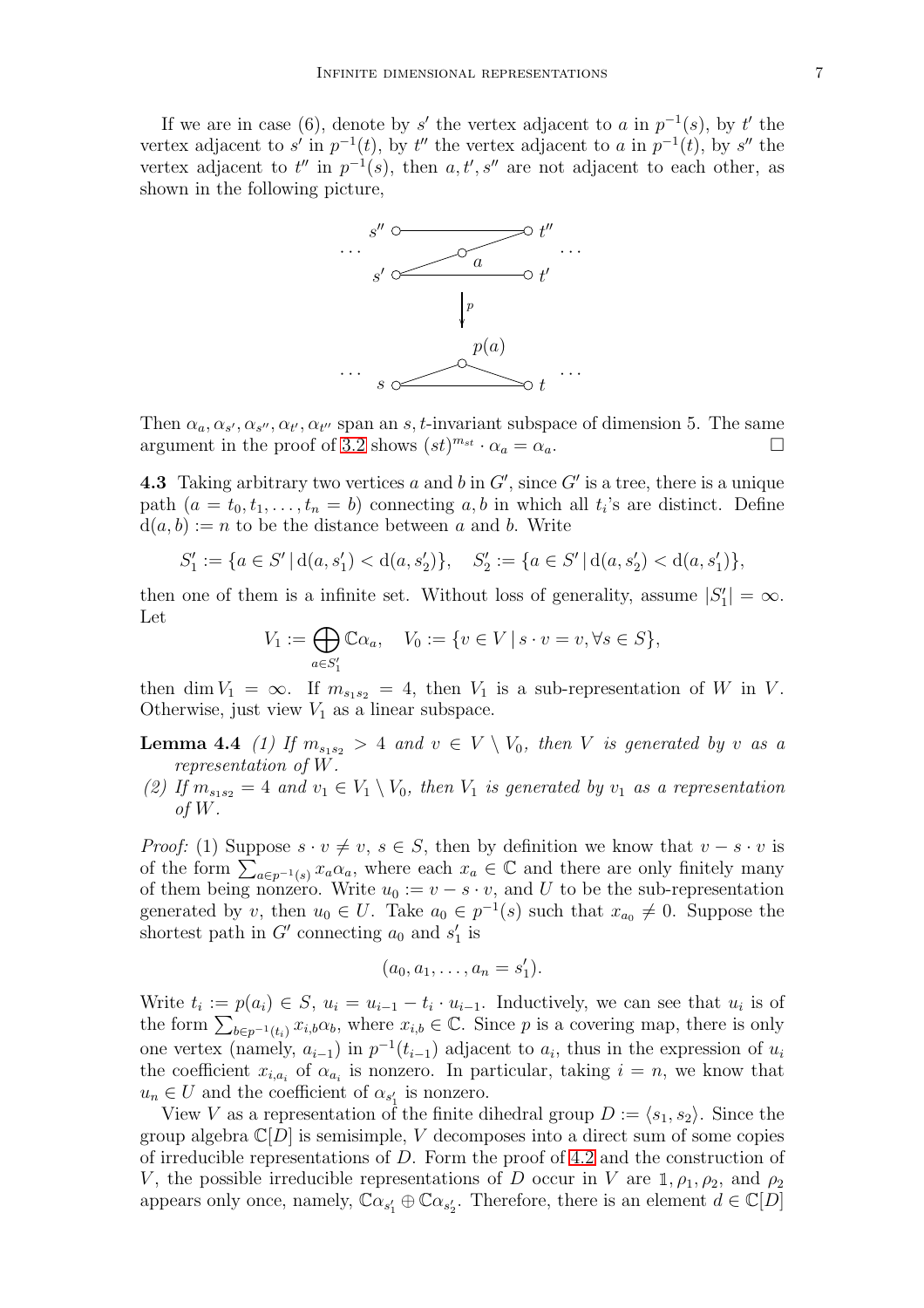such that  $d \cdot u_n = \alpha_{s'_1}$ , and hence  $\alpha_{s'_1} \in U$ . Note that G' is a connected graph, from the definition of V,  $\alpha_{s_1}$  generates the whole V, thus  $U = V$ .

(2) If  $m_{s_1s_2} = 4$ , the proof is similar. As above take vertex  $a_0$  such that  $\alpha_{a_0}$ has nonzero coefficient in the linear expression of  $v_1 - s \cdot v_1$ , and do the same discussion along the shortest path connecting  $a_0$  and  $s'_1$  $\eta_1$ , then we know that in the sub-representation generated by  $v_1$  there is a vector  $u_n$  with nonzero coefficient of  $\alpha_{s_1'}$ . Decompose  $V_1$  into irreducible representations of D, only occur 1,  $\rho_1$ ,  $\varepsilon_{s_1}$ , and  $\varepsilon_{s_1}$  has multiplicity one, spanned by  $\alpha_{s'_1}$ . Thus  $\alpha_{s'_1}$  lies in the sub-representation generated by  $v_1$ , while  $\alpha_{s'_1}$  generates the whole representation  $V_1$ .

Let

$$
\overline{V} := V/V_0, \quad \overline{V_1} := V_1/(V_1 \cap V_0).
$$

Similarly, if  $m_{s_1s_2} \neq 4$ , only regard  $\overline{V_1}$  as a quotient of linear spaces. (*V* is defined in [4.1,](#page-4-1)  $V_1$  and  $V_0$  are defined in [4.3.](#page-6-0))

**Theorem 4.5** Assumptions as in the beginning of this section. If  $m_{s_1s_2} > 4$ , then  $\overline{V}$  above is an irreducible representation of W. If  $m_{s_1s_2} = 4$ , then  $\overline{V_1}$  is an irreducible representation of W. Moreover, they are all infinite dimensional.

Proof: From [4.4](#page-6-1) we already know that the representations mentioned in this theorem are irreducible, thus it suffices to show their dimension is infinity. Obviously,  $\dim \overline{V} \ge \dim \overline{V_1}$ , we only need to show  $\dim \overline{V_1} = \infty$ . Taking any  $s \in S$ ,  $p^{-1}(s) \cap S'_1$ 1 is an infinite set. Let

$$
U:=\bigoplus_{a\in p^{-1}(s)\cap S'_1}\mathbb{C}\alpha_a,
$$

then  $U \subseteq V_1$ , dim  $U = \infty$ . For any  $0 \neq v \in U$ , we have  $s \cdot v = -v$ , thus  $U \cap V_0 = 0$ , and  $\overline{V_1} = V_1/(V_1 \cap V_0)$  is infinite dimensional.

**Remark 4.6** In the theorem, it is necessary to take quotient by  $V_0$ . For example, consider the following universal covering,



where  $p(s'_i)$  $i'_i$ ) =  $s_i$ ,  $p(s''_i)$  $j''_i$  =  $s_i$ ,  $\forall i$ , and  $m_{34} = m_{56} = \infty$ ,  $m_{04} = m_{05} = 3$ ,  $m_{01}$ ,  $m_{02} \ge$ 3,  $m_{12} \geq 4$ . In this situation  $\alpha_{s'_3} + \alpha_{s'_4} - \alpha_{s'_5} - \alpha_{s'_6}$  is fixed by any  $s_i$ .

## <span id="page-7-0"></span>§5 Another example

If the Coxeter graph is a tree, there might also exist infinite dimensional irreducible representations of W. Let the Coxeter graph  $G$  of  $(W, S)$  be

$$
\begin{array}{ccc}\n & 3 & \infty & \infty \\
\begin{array}{ccc}\n & & \circ & \circ \\
s_1 & & s_2 & & s_3\n\end{array}\n\end{array}
$$